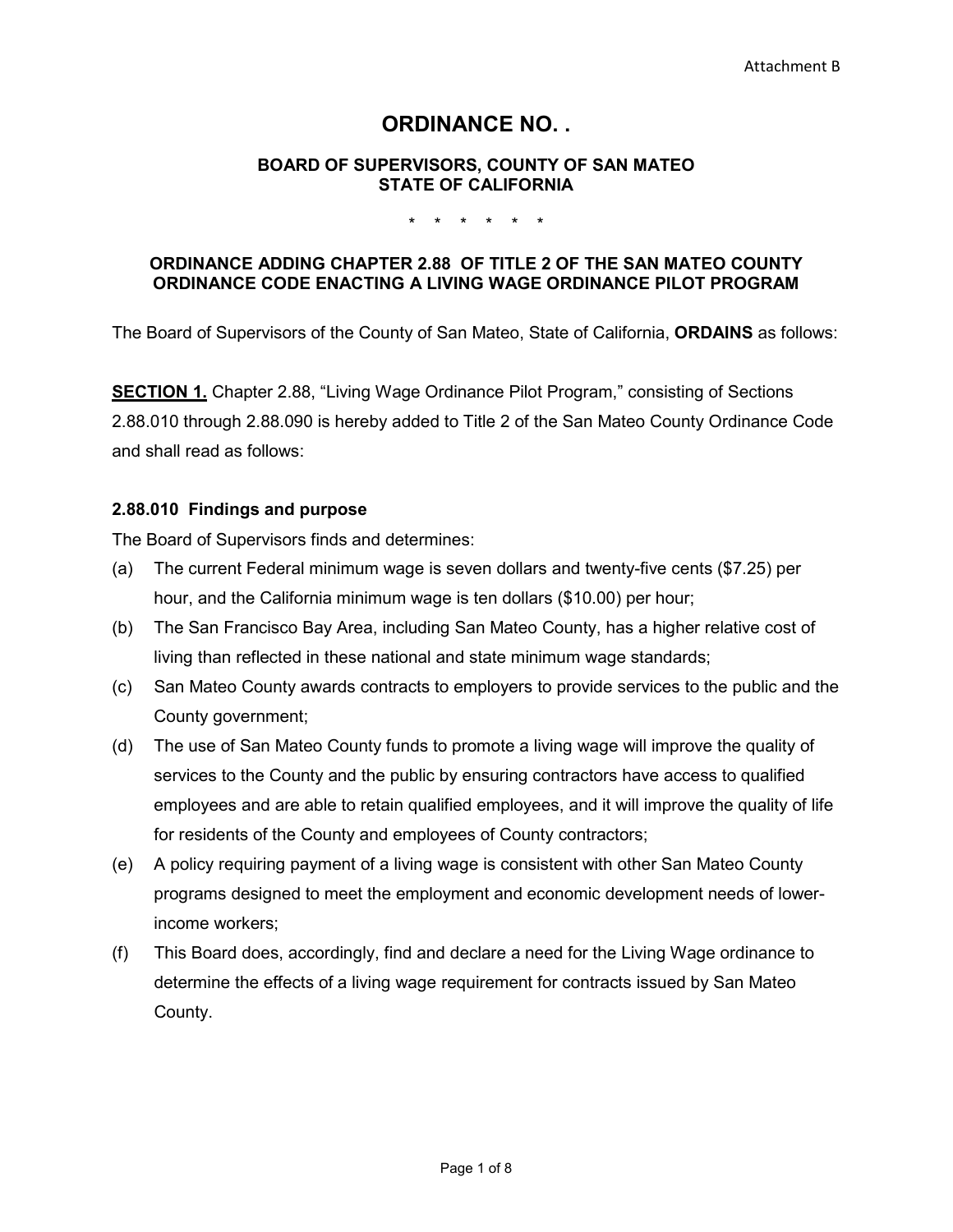# **2.88.020 Definitions**

- (a) **"Contract Awarding Authority"** means the Board of Supervisors or the head of the department or agency authorized by the Board of Supervisors to enter into contracts on behalf of the County.
- (b) **"Contractor"** means a party that enters into a Covered Contract with the County. Contractor does not mean:
	- 1. Government entities, including cities, counties, and state agencies.
- (c) **"County"** means the County of San Mateo.
- (d) **"Covered Contract"** means a legal agreement between the County and a Contractor for the provision of Services entered into on or after April 1, 2017.
	- 1. Where one entity has multiple contracts with the County, only those contracts that are Covered Contracts are subject to this chapter.
	- 2. Legal agreements for the exclusive use of real property owned by the County, including, without limitation, any lease, concession, franchise, or easement agreement, are not Covered Contracts.
- (e) **"Covered Contract Amendment"** means the amendment of a contract on or after January 1, 2017, that:
	- 1. Voluntarily subjects the contract to the requirements of this Chapter;
	- 2. Increases the contract price more than \$25,000; or
	- 3. Extends the contract term.

Covered Contract Amendments are subject to the requirements of this Chapter.

- (f) **"Covered Employee"** means any employee permanently or temporarily employed by a Contractor or Subcontractor to provide Services under a Covered Contract. Covered Employee does not mean:
	- 1. Any person providing services to earn academic credit;
	- 2. Any person providing uncompensated volunteer services;
	- 3. Any person working toward state licensure or professional accreditation sanctioned by a public entity or a recognized licensure agency;
	- 4. Any person working as an election day worker;
	- 5. Any disabled person covered by a current sub-minimum wage certificate issued to the Contractor or Subcontractor by the United States Department of Labor, or any person who would be covered by such certificate but for the fact the Contractor or Subcontractor is paying a wage equal to or higher than the minimum wage;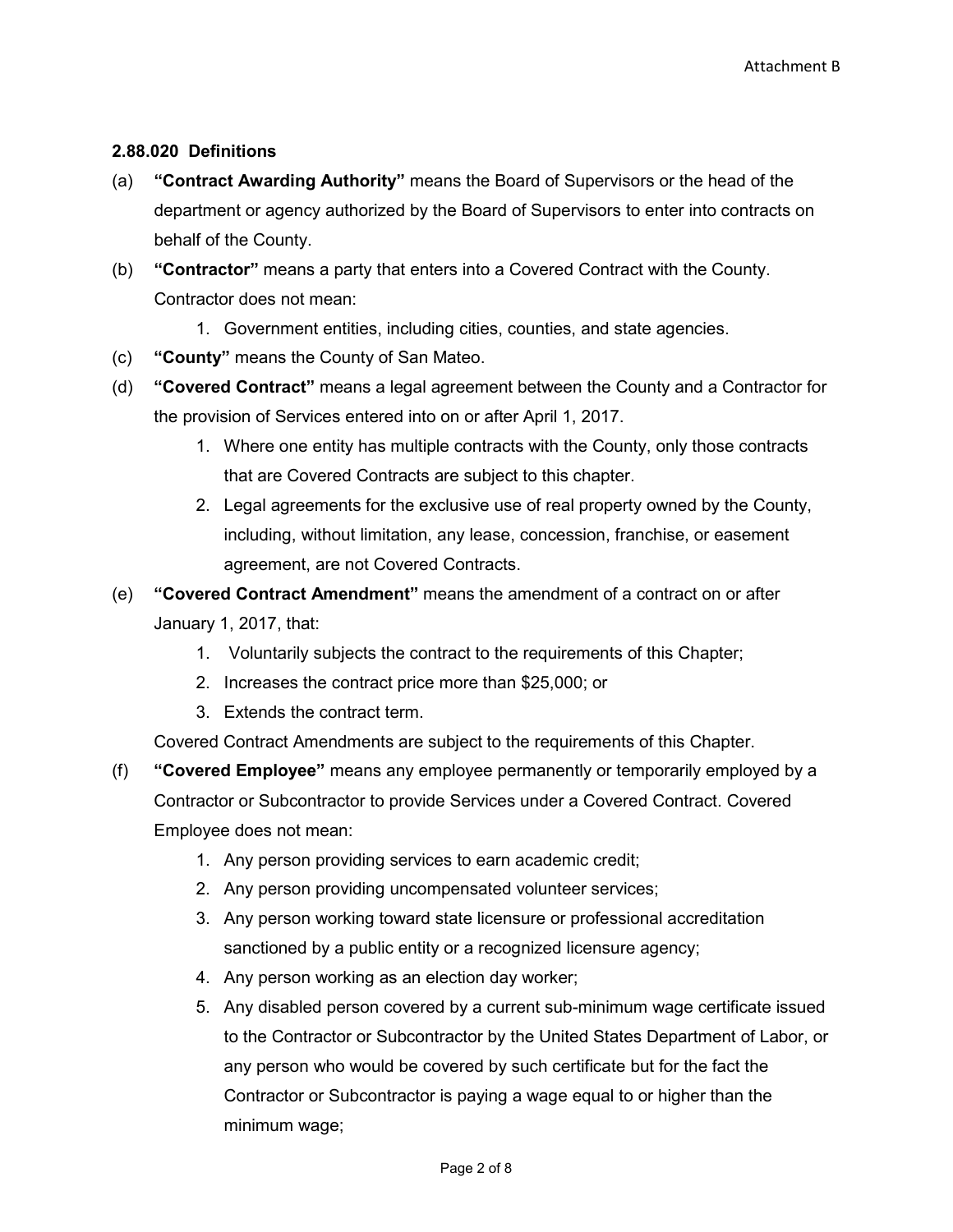- 6. Any person employed to provide In-Home Supportive Services;
- 7. The County Manager's Office shall have discretion to exclude certain additional categories of employees from the definition of Covered Employee when in the best interest of the County to do so.
- (g) **"CPI-U"** means the consumer price index for urban consumers for the San Francisco-Oakland-San Jose metropolitan statistical area, as determined by the United States Department of Labor, Bureau of Labor Statistics.
- (h) **"Enhancement"** means a payment from the County to eligible Nonprofit Organizations that amend existing contracts to comply with the Living Wage Ordinance. An Enhancement shall be a percentage of a Covered Contractor's total contract price, as specified by this Chapter, and shall be paid annually until the contract ends or the not-toexceed amount is amended.
- (i) **"Living Wage"** means the wage rate specified by this chapter.
- (j) **"Nonprofit Organization"** refers to a nonprofit corporation, duly organized, validly existing, and in good standing under the laws of the jurisdiction of its incorporation and (if a foreign corporation) in good standing under the laws of the State of California, which corporation has established and maintains a valid nonprofit status under Section 501(c)(3) of the United States Internal Revenue Code of 1986, as amended, and all rules and regulations promulgated under such Section.
- (k) **"Reserve"** means funds maintained by the County to pay for approved Enhancement appeals.
- (l) **"Services"** mean any professional, technical, or non-technical services specified in a legal agreement with the County. Services do not include the provision of goods, products, information technology programs and systems, chattels, or real estate.
- (m) **"Sole Source"** means only one entity has been identified as capable of providing and willing to provide the services sought by the County.
- (n) **"Subcontractor"** means a party, other than an Employee, that agrees to assist a Contractor in providing Services under a Covered Contract.
- (o) **"Wage"** means a Covered Employee's hourly wage or hourly wage equivalent. For a fulltime employee, hourly wage equivalent is determined by dividing two weeks of salary by eighty (80).

# **2.88.030 Covered Contract Requirements and Certification**

Every Covered Contract or Covered Contract Amendment shall provide as follows: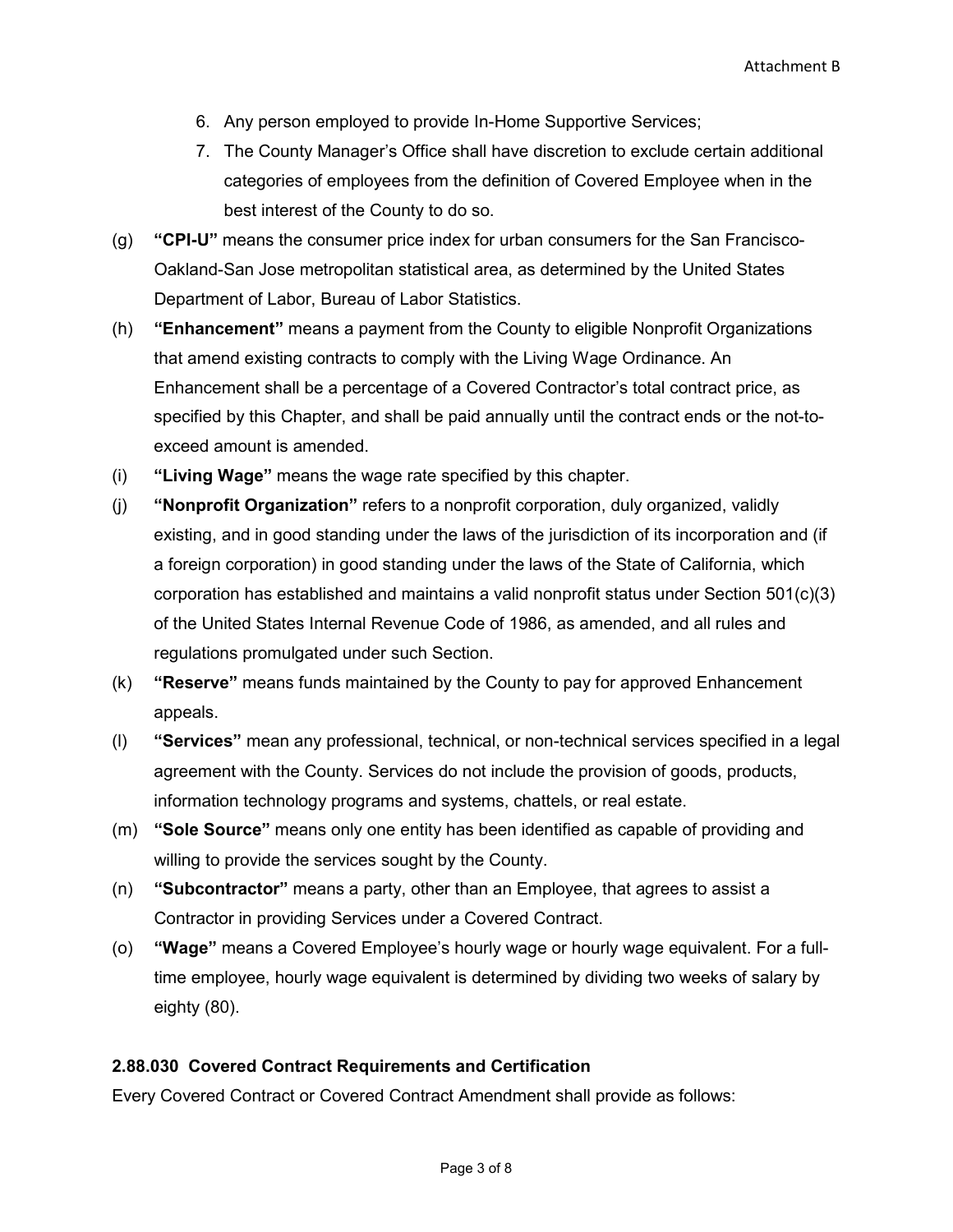- (a) Contractors and Subcontractors providing Services to the County shall pay Covered Employees no less than the Living Wage.
- (b) Failure of a Contractor or Subcontractor to comply with the foregoing requirement shall constitute a material breach of the terms of the Covered Contract.
- (c) If the Contractor or Subcontractor fails to cure such breach within thirty (30) days after receiving written notice from the County, the County shall have the right to pursue any rights or remedies available under the terms of the Covered Contract or under applicable law.
- (d) Contractor shall include a certification in the Covered Contract or Covered Contract Amendment stating Contractor and all of its Subcontractors are and will remain in full compliance with the requirements of the Living Wage ordinance. The certification shall be in substantially the following language:

*As required by Chapter 2.88 of the San Mateo County Ordinance Code, Contractor certifies all contractor(s) and subcontractor(s) obligated under this contract shall fully comply with the provisions of the County of San Mateo Living Wage Ordinance ("LWO"), including, but not limited to, paying all Covered Employees the current Living Wage and providing notice to all Covered Employees and Subcontractors as required under the Program.* 

- (e) During the term of a Covered Contract, the Contractor or Subcontractor shall maintain documentation demonstrating every Covered Employee is being paid the Living Wage while providing Services pursuant to the Covered Contract. Such documentation must be retained for at least two (2) years following completion or termination of the Covered Contract. County representatives shall be permitted to review and make copies of such documentation at all reasonable times during performance or following completion or termination of the Covered Contract.
- (f) The County may conduct audits of Contractors and Subcontractors to ensure compliance with this Ordinance. For purposes of this Ordinance, audits shall be:
	- 1. Noticed in advance in writing and limited in scope to ascertain whether Covered Employees are paid the required Living Wage;
	- 2. Accomplished by examination of pertinent records within a reasonable period of time after such written notice; and
	- 3. Limited to one audit per Contractor or Subcontractor every year for the duration of a Covered Contract.
- (g) Contractor shall provide the County access to pertinent records after receiving a written request to do so and being provided at least five (5) business days to respond.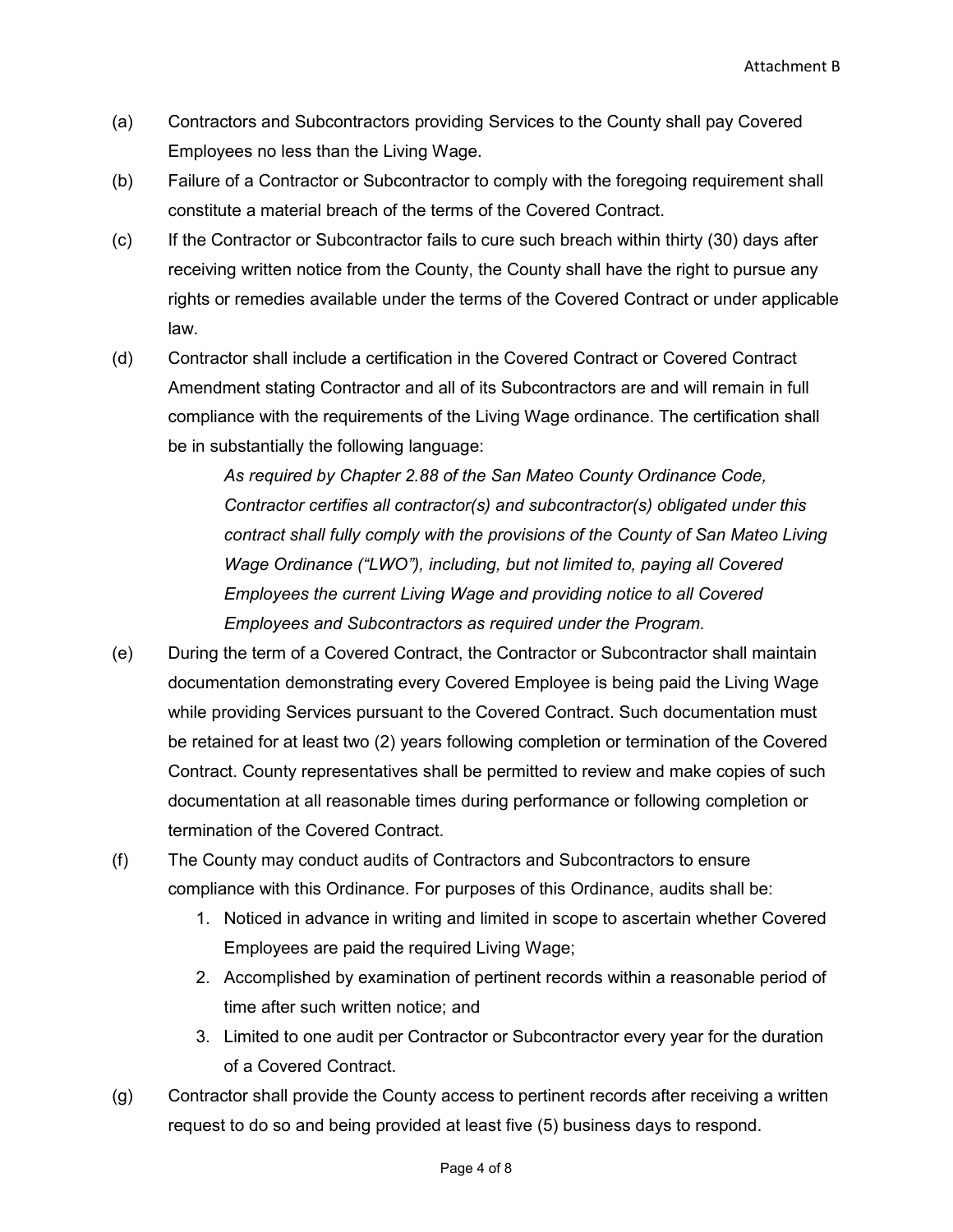- (h) Contractor shall promptly notify the Contract Awarding Authority of any Subcontractors performing Services and shall certify to the Contract Awarding Authority that Subcontractors have been notified of obligations under this chapter.
- (i) Contractor shall keep itself informed of the current Living Wage and must provide written notice to Covered Employees of the current Living Wage Rate. The notice shall specify the Living Wage and state that Covered Employees have grievance rights if they believe a Contractor or Subcontractor is failing to comply with the Living Wage Ordinance. Contractors and Subcontractors must provide such notice in writing to all Covered Employees, in all languages necessary to reasonably ensure all Covered Employees receive effective written notice pursuant to Section 2.88.030. A copy of such notice must be submitted to the Contract Awarding Authority in the manner directed by the Contract Awarding Authority.
- (j) Nothing in this section shall be construed to interfere with the authority of the County to investigate any report of an alleged breach of contract.

# **2.88.040 Living Wage Rate**

The Living Wage shall be set and adjusted according to the following schedule.

| <b>Effective Date</b>  | <b>San Mateo County Living Wage</b> |
|------------------------|-------------------------------------|
| January 1, 2017        | \$14.00                             |
| July 1, 2017           | \$15.00                             |
| January 1, 2018        |                                     |
| July 1, 2018           | \$16.00                             |
| <b>January 1, 2019</b> |                                     |
| July 1, 2019           | \$17.00                             |
| January 1, 2020        |                                     |
| July 1, 2020           | +CPI-U                              |
| January 1, 2021        |                                     |
| July 1, 2021           | +CPI-U                              |

- (a) After a wage of seventeen dollars (\$17.00) per hour is reached, the Living Wage shall increase annually at the same rate as the CPI-U for San Francisco-Oakland-San Jose then in effect.
- (b) A change in Living Wage based on CPI-U shall not be negative and shall not exceed three-and-one-half percent (3.5%).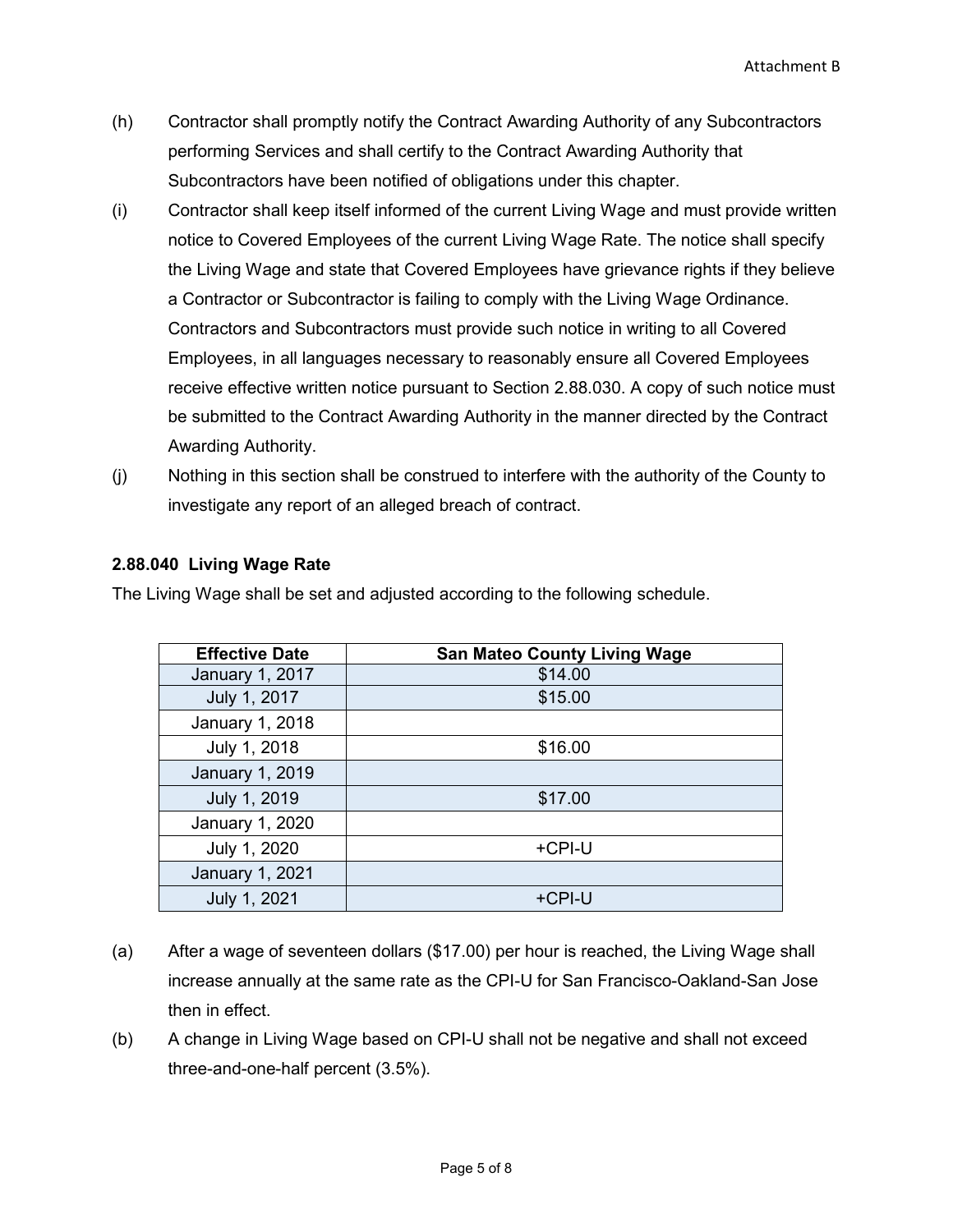# **2.88.050 Exclusions and Exemptions from Covered Contracts**

- (a) The term Covered Contract shall exclude:
	- 1. Contracts for "public works" as defined under California Labor Code Sections 1720 and 1720.2 and subject to the payment of prevailing wages under the California Labor Code.
	- 2. Any agreement in which the County serves only as a fiscal agent and the contract is a 100% pass-through of state or federal funds.
- (b) The Contract Awarding Authority may exempt from the requirements of this Chapter 2.88, an agreement that would otherwise be a Covered Contract, when it is in the best interest of the County to do so, including for the following reasons:
	- 1. Upon review and approval of an exemption request by the Contractor or Subcontractor. Exemption requests are to be submitted by the Contractor or Subcontractor to the Contract Awarding Authority;
	- 2. A contract amendment or award of a contract is necessary to respond to an emergency;
	- 3. The Contractor is a Sole Source;
	- 4. No contractors willing or able to comply with the Living Wage Ordinance are capable of providing services that respond to the County's requirements;
	- 5. Compliance with the Living Wage Ordinance would be inconsistent with the terms of a grant, subvention, or agreement with a public agency; or
	- 6. The County is purchasing services through a cooperative or joint purchasing agreement.

#### **2.88.060 Employee Remedies**

- (a) This chapter shall not be construed to limit a Covered Employee's rights to bring any legal action for violation of the Covered Employee's rights under this chapter or any other applicable law. A Covered Employee may bring an action against a Contractor or Subcontractor in the courts of the State of California for damages caused by a Contractor's or Subcontractor's violation of this chapter. The Court shall award reasonable attorneys' fees and costs to an employee who prevails in any such action.
- (b) This chapter does not authorize an award of costs, expenses, or attorney's fees against the County.
- (c) This chapter does not confer any rights upon any party other than the Board of Supervisors or its designees to bring an action seeking the cancellation or suspension of a County contract.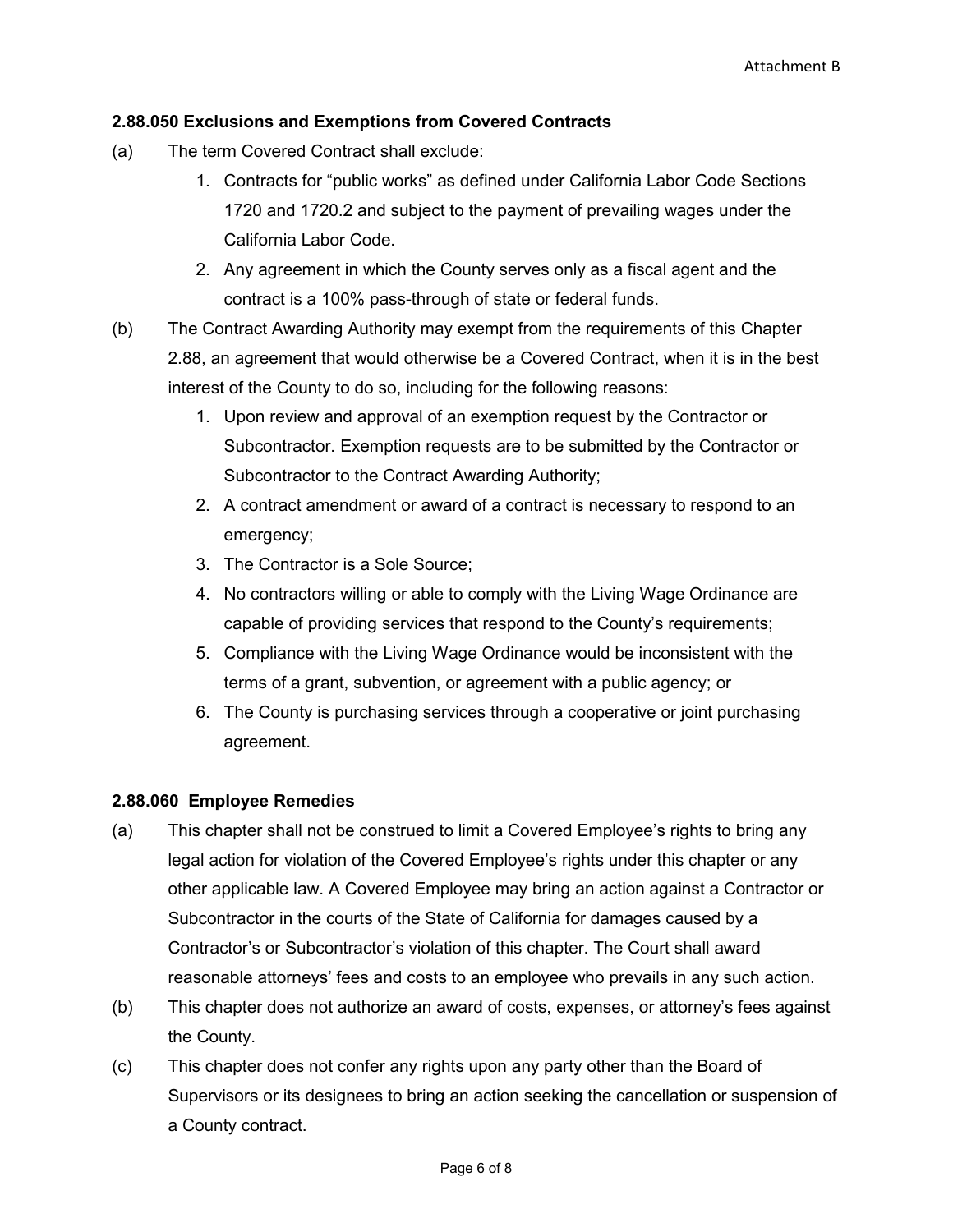(d) Covered Employee Complaint Process: In addition to judicial remedies available to Covered Employees, individuals may submit a complaint regarding alleged violations of the Living Wage Ordinance by submitting a completed complaint form, including copies of all documents supporting the allegation, to the Purchasing and Procurement Division of the County Human Resources Department. The County shall provide complaint forms in English and Spanish.

## **2.88.070 Employer Retaliation Prohibited**

Contractors and Subcontractors shall not discharge, reduce compensation to, or otherwise retaliate against any employee for:

- (a) Complaining to the County with regard to the Contractor's or Subcontractor's compliance or anticipated compliance with this Chapter;
- (b) Opposing any practice proscribed by this Chapter;
- (c) Participating in proceedings related to this Chapter; or
- (d) Seeking to assert or enforce any rights under this Chapter by lawful means.

## **2.88.080 Termination, Suspension, or Extension of the Living Wage Ordinance**

- (a) The Living Wage Ordinance shall expire on December 31, 2021.
- (b) The Board of Supervisors may extend or permanently enact the Living Wage Ordinance after conducting a duly-noticed public hearing.
- (c) The Board of Supervisors may suspend the Living Wage Ordinance if it determines it is in the best interests of the County for reasons including, but not limited to, suspension by the State of California of the statewide minimum wage phase-in process.

#### **2.88.090 Powers and duties of the County Manager**

The County Manager's Office shall have the authority to:

- (a) Adopt policies and procedures to effectively implement this Chapter;
- (b) Determine and recommend to the Board of Supervisors for final decision the imposition of appropriate sanctions for violation of this Chapter including but not limited to:
	- 1. Disqualification of the Contractors or Subcontractors from bidding on or being awarded a County contract for a period of up to five (5) years;
	- 2. Contractual and civil remedies, including but not limited to termination of contract.
- (c) Allow for remedial action after a finding of noncompliance, as specified by rule; and
- (d) Perform such other duties as may be required or necessary to implement the purposes of this chapter.